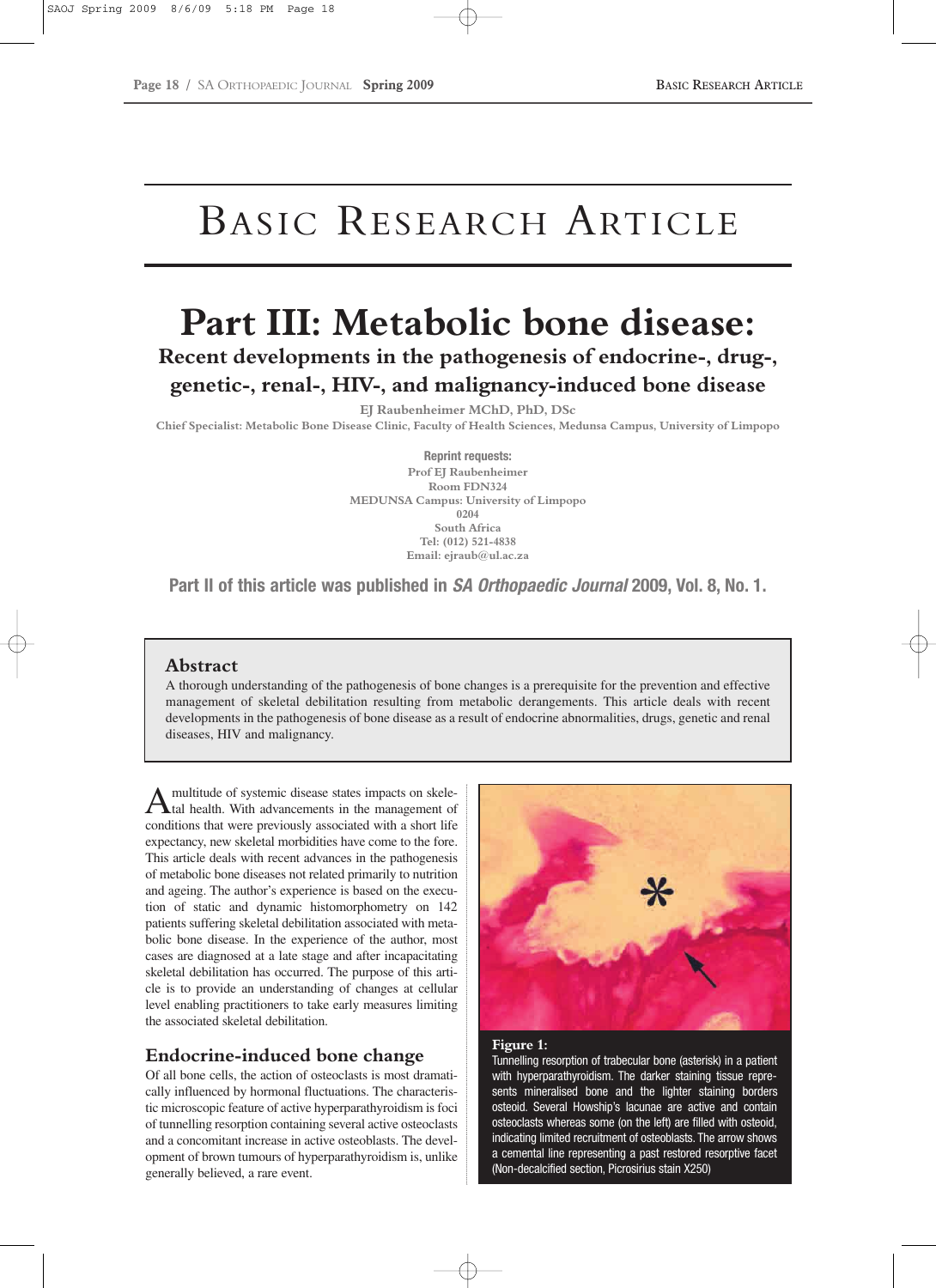As soon as PTH concentrations return to normal, the resorptive facets are restored with osteoid which later mineralise. Only a fibrous marrow scar and a mineralisation line indicating a restored focus of tunnelling resorption are indicative of past long standing hyperparathyroidism (*Figure 1*).<sup>1</sup> Tunnelling resorption associated with normal PTH concentrations is indicative of Jansen's disease, a condition characterised by normal PTH secretion with over-reactive osteoclastic receptors.2 The influence of adrenal hormones on bone is complex and poorly understood. A deficiency of corticosteroids manifests as trabecular bone deficiency whereas an excess results in decreased skeletal growth.<sup>3</sup> The decreased growth is aggravated by corticosteroidal inhibition of intestinal absorption of Ca, which leads to secondary hyperparathyroidism, bone resorption and osteoporosis. Thyroid hormones are essential for skeletal growth and the establishment of bone mass in a growing child by regulating the critical transition between cell proliferation and terminal cell differentiation in the growth plates.<sup>4</sup> In adults, thyroid hormone homeostasis is crucial for the maintenance of bone mass.5 Histomorphometrically the hallmark of hypothyroidism is a negative shift in bone metabolism that manifests as a reduction in all indices of resorption, low cortical and trabecular bone widths and a lack of recruitment of osteoblasts with reduced ossification of Howship's lacunae. Thyrotoxicosis results in accelerated bone growth in children but decreased bone mass with increased risk of osteoporotic fracture. Recently it has been demonstrated that TSH is a direct negative regulator of bone metabolism acting via the TSH receptors on osteoclasts<sup>5</sup> and is therefore implicated in skeletal bone loss in thyrotoxicosis and excessive thyroid hormone replacement therapy. The action of growth hormone (GH) on bone is biphasic. GH secretion initially results in increased bone resorption with bone loss followed later by bone formation. The point at which bone formation overtakes bone loss is reached after 6 months and net bone gain after initiation of GH therapy may take time as the initial resorbed bone must first be replaced by new bone. Both cortical and trabecular bone measurements are reduced in pituitary dwarfism.6 Juvenile osteoporosis is related to reduced bone formation rather than increased bone resorption, and disturbances in GH and insulin growth factor I (IGF-I) production have been implicated.7 The role of gonadal hormones in skeletal health is discussed in Part II (which was published in *SAOJ* Autumn 2009 Vol 8 No 1).

## **Drug-induced bone change**

Glucocorticoids are the most prevalent drug associated with osteoporosis. It directly suppresses osteoblastic activity and Ca-uptake from the intestine, leading to hypocalcaemia and secondary hyperparathyroidism with rapid bone resorption and osteoporosis.<sup>8,9</sup> Long-term corticosteroid therapy associated with improved modern day survival of children suffering chronic diseases like leukaemia, muscle dystrophies and organ transplants, require active management strategies to prevent the associated skeletal morbidity.<sup>10</sup>

Other drugs that impact on bone metabolism include diphenylhydantoin, phenobarbitol<sup>11</sup> and most chemotherapeutic agents. Children receiving chemotherapy experience decreased skeletal growth as a result of a direct suppression of bone growth. Glucocorticoids (often administered in combination with chemotherapeutic agents) antagonise the action of GH and reduce linear skeletal growth. This effect can be blocked by GH therapy.<sup>12</sup> A group of drugs, which are collectively referred to as bisphosphonates, inhibit both ectopic mineralisation and bone resorption, correct hypercalcaemia of malignancy and improve quality of life in terminal cancer patients by reducing bone pain and preventing the development of new osteolytic lesions.13 The former is due to its direct blocking of Ca-P formation and delay of aggregation of apatite crystals and the latter due to the inhibition of osteoclastic bone resorption.<sup>14</sup> Bisphosphonates are indicated in the management of diseases associated with bone resorption such as Paget's disease of bone, osteolysis associated with neoplastic disease, multiple myeloma, osteogenesis imperfecta and hyperparathyroidism, and has become a popular drug in the management of age-related osteoporosis.15 Although subtle important differences in action exist between the different bisphosphonates available commercially,16 prolonged therapy may lead to bone fragility resulting from an inability to repair micro-fractures and osteonecrosis of the jaw bones. Patients with non-metastatic prostate cancer receiving androgen deprivation therapy experience annual bone mineral density losses of between 0.6% and 4.6% which can be prevented with bisphosphonate therapy.17 Beta blockers increase bone mass in rats probably via beta 2-adrenoreceptors on osteoblasts. A recent study provides no evidence thereof in humans and propranolol may even reduce osteoblastic activity, negating the use of this drug in the treatment of osteoporosis.18 Combined oral contraceptives containing estradiol combined with either drospirenone or gestodine exert a positive influence on bone turnover in young post-adolescent women.<sup>19</sup>

## **Toxin-induced bone change**

Loss of bone is a well-known complication in alcoholism. It results from multiple factors that include direct suppression of osteoblasts by ethanol, complex nutritional deficiencies (lack of Ca, Vit D and protein), reduced exposure to sunlight, inactivity, testosterone deficiency and the effect of ethanol on cortisol metabolism<sup>20</sup> (the pseudo-Cushing syndrome). Cigarette smoking, a habit that often accompanies alcoholism, is a risk factor for osteoporosis in both genders and is related to nicotine-induced reduction of Ca absorption in the intestine, accelerated oestrogen metabolism and earlier menopause in females, and gonadal atrophy and reduced testosterone in males.<sup>20</sup> Dynamic histomorphometry demonstrated reduced osteoblastic recruitment and activity and bone formation in farm workers exposed to organophosphate pesticides<sup>21</sup> and Gulf war veterans.<sup>22</sup> In the latter group of subjects a changed lifestyle, including inactivity and the use of tobacco and alcohol, may be the key to their skeletal deficiency.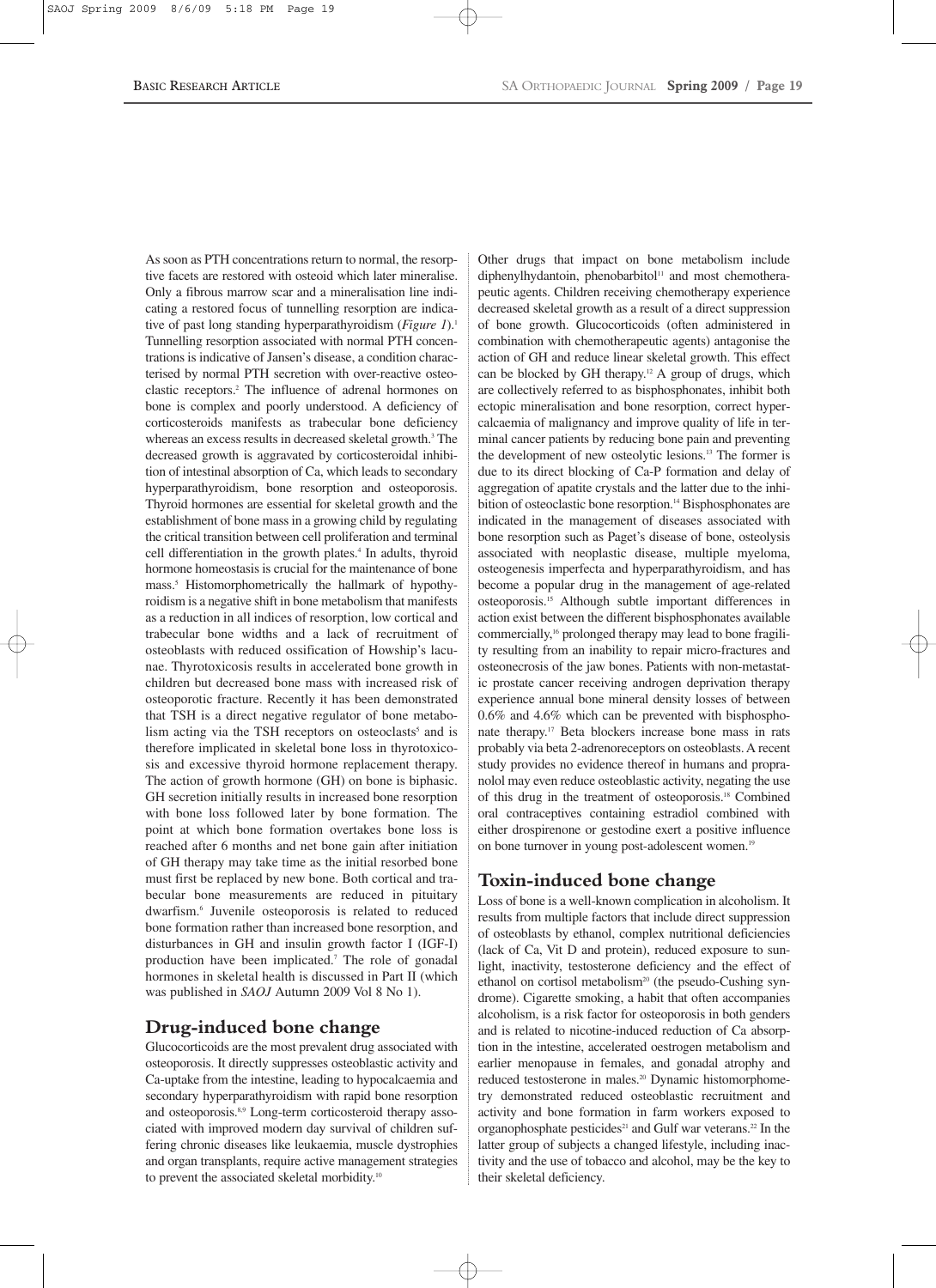## **Genetic bone diseases**

Histomorphometric manifestation of Vit D-resistant rickets includes excessive lamellated osteoid deposits (*Figure 2*) with lack of mineralisation activity associated with hypophosphatasia, hypocalcaemia and hypercalcuria.23 The microscopic appearances of osteogenesis imperfecta<sup>23</sup> include osteoblasts that resemble fibroblasts, sheets of connective tissue adjacent to sites of new bone formation, large osteocytic lacunae, impairment of bone lamellation and a lack of secondary Haversian systems. Bisphosphonate therapy has proven beneficial in the management of these patients.24 Osteopetrosis or marble bone disease presents in various modes of inheritance and severity ranging from the severe lethal types to those that manifest with mild haematological and neurological symptoms only resulting from marrow displacement and nerve compression. The rate of bone formation in these patients is normal or slightly elevated with osteoclast parameters severely depressed. The osteoclasts are abnormal and mineralised cortical and trabecular bone volumes are significantly increased at the expense of bone marrow volume. Residual cartilage inclusions and absence of Haversian systems are other characteristics. Repopulation of bone marrow with compatible bone marrow transplants promises success in establishing a normal osteoclast population on the bone–marrow interface.<sup>25-27</sup> Cystic fibrosis-related bone disease starts in early childhood when patients fail to demonstrate normal bone mineral accretion and increased osteoclastic bone resorption.

**Bisphosphonate therapy has proven beneficial in the management of patients with genetic bone diseases**



#### **Figure 2:**

Excessive lamellated osteoid deposits on trabecular bone (between arrows) in a case of Vit-D resistant rickets. Note the absence of a green birefringent line, indicating absence of mineralisation activity (Non-decalcified section viewed with UV illumination, magnification X250)

The latter is related to increased production of pro-inflammatory cytokines and osteoclast precursors in the peripheral blood during infective exacerbations.<sup>28</sup> Failure to reach peak bone mass and the development of premature osteoporotic fractures are directly related to growth retardation and bone resorption.<sup>26,29</sup> Factors that need to be addressed in achieving optimal bone mass include exercise with skeletal loading,<sup>30</sup> mineral malabsorption and inadequate sex hormone production.<sup>29</sup>

## **Renal disease-induced bone change**

A universal feature of chronic renal failure is hyperplasia of the parathyroid glands and a rise in serum PTH in response to hypocalcaemia, P retention and decreased activation of Vit D. Static and dynamic histomorphometry is the only technique that reliably divides the skeletal response in low and high turnover uraemic bone disease. The latter results from PTH hypersecretion and one of the treatment options is parathyroidectomy.31 High turnover uraemic bone disease is characterised by an elevated rate of bone formation, increased number of osteoblasts and osteoclasts, abundant resorptive facets, increased osteoid production and bone marrow fibrosis changes aptly termed 'osteitis fibrosa'. Low turnover uraemic bone disease manifests with normal or decreased osteoid seam thickness and a low bone formation rate, often referred to as adynamic bone disease. The mechanism thereof is complex.32 After renal dialysis has been instituted, the presence of aluminium in the water supply introduces aluminium bone disease. Aluminium poisons osteoblasts, is deposited in osteoid and acts in many ways opposite to the action of PTH.33 Beta-2 microglobulin deposits are often present in the periosteum of patients on dialysis and the presence thereof has been helpful in predicting the femoral fracture risk of these patients.<sup>34</sup>

## **HIV infection-induced bone change**

Osteoporosis is common in HIV-1-infected individuals. Although the exact mechanisms are unclear, it has been demonstrated that human osteoblast cell lines can be infected with different strains of HIV-1, indicating a direct effect of the virus on bone-forming cells.<sup>35</sup> A measurable decrease in bone formation follows the CD4+ T-lymphocyte count. It has been proven that HIV-1 and even heat inactivated HIV-1 strains induce programmed cell death (apoptosis) in osteoblast cell cultures.<sup>36</sup> HIV-infected individuals have a lower body mass than controls and the lower mass may contribute to the prevalence of low bone mineral density in HIV-positive patients.<sup>37</sup> Although progressive resistance training seem to have little value in increasing bone mass in HIV-infected individuals, testosterone administration increases lumbar spine bone mineral density in HIV-positive men with skeletal wasting.<sup>38</sup> Recent studies have shown promising results with bisphosphonate<sup>39</sup> and GH-releasing therapy, the latter improving fat distribution and bone metabolism in HIV-positive men.40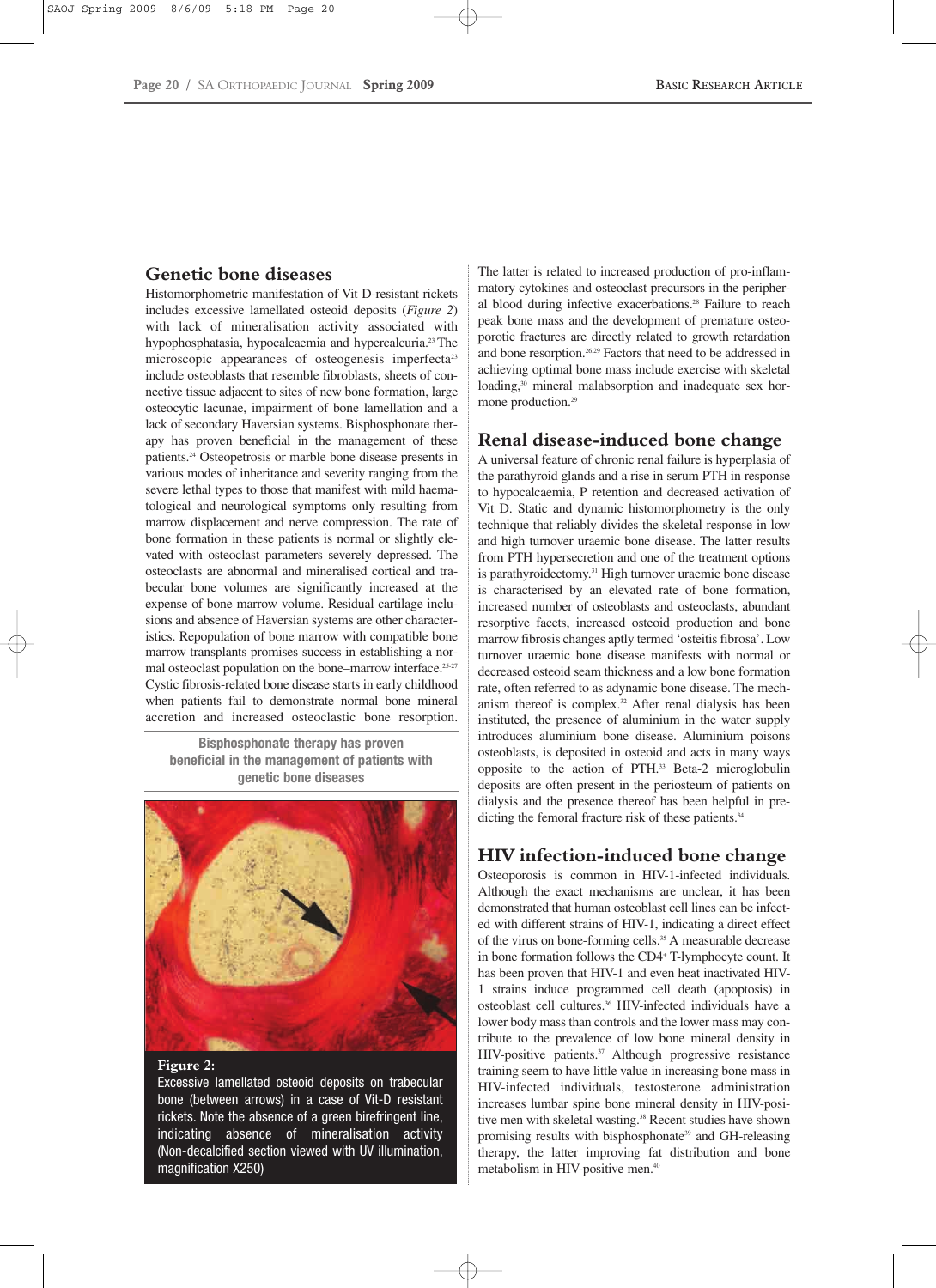## **Skeletal metastases**

The nature of the interaction between a metastatic malignant cell and the bone micro environment can potentially give rise to osteolytic (bone-resorbing) or osteoblastic (bone-forming) metastases. Osteolysis is the most common way in which malignancies affect the skeleton. The catabolic effect of radiation and chemotherapy on bone metabolism compounds the skeletal morbidity of metastatic malignancies. Through the release of chemical mediators like PTHrP (parathyroid hormone related protein) and via direct cell-tocell interaction cancer cells in bone stimulate osteoclast differentiation and activate residual osteoclasts. The ability to produce PTHrP has been identified in several neoplasms including squamous cell carcinoma, renal carcinoma, Hodgkin's lymphoma and carcinoma of the breast. A constant relationship exits between tumour PTHrP positivity, metastasis and hypercalcaemia in patients with solid tumours.41,42 Under normal physiological circumstances PTHrP causes lactation-induced osteoclast-mediated bone resorption. This chemical mediator increases renal tubular absorption of calcium, reduces renal phosphorous uptake and differs from the action of PTH by decreasing serum concentrations of 1,25(OH)2 Vit D, an important distinction with primary hyperparathyroidism where the opposite applies. A helpful histomorphometric feature distinguishing the effect of PTH and PTHrP is uncoupling of bone formation and bone resorption in the latter, as the two processes are linked with PTH secretion (this implies that only osteoclasts increase with PTHrP release). It has been known for more than 100 years that generalised osteopaenia occurs in terminal cancer patients without malignant cells being identifiable in bone.<sup>43</sup> This phenomenon is the result of the release of PTHrP in circulation by extraskeletal malignancies with distant activation of osteoclasts. The inhibiting effect of bisphosphonate on the osteoclast makes it an appropriate drug for the control of hypercalcaemia of malignancy and the inhibition of bone resorption in malignant disease<sup>44</sup> and is used effectively in the management of multiple myeloma and other malignancies with skeletal involvement*.* Bone-forming (osteoblastic) metastasis (*Figure 3*) is pathognomonic for carcinoma of the prostate. Several mediators have been implicated in this process including TGF-β for which osteoblasts have high affinity receptors.<sup>45</sup> The complex IGF system has an anabolic effect on bone and, in association with PSA and other proteases, may be responsible for dissociating the ligands of IGF resulting in not only enhanced tumour growth but also mitosis of osteoblasts.<sup>46</sup> PSA concentrations correlate with the presence of bone metastasis.47 PSA has been demonstrated in a significant percentage of breast cancers.48 This finding is interesting as metastatic carcinoma of the breast is one of the few other malignancies that could present with osteoblastic skeletal metastasis. Space limitation restricts the discussion of several other cytokines that play a role in the establishment of osteoblastic metastasis.





stimulating bone formation. The arrows represent the release of mediators which activate osteoblasts with bone formation (Non-decalcified section, H&E stain, magnification X400)

## **Idiopathic metabolic bone disease**

Although the exact mechanism of osteopaenia in patients with ankylosing spondylitis remains uncertain, both trabecular thinning and loss of structural bone elements (osteones) have been observed.<sup>49</sup> The fragile bone syndrome is characterised by bone fragility, calvarial and gnathial fibro-osseous lesions and metaphyseal under-modelling of tubular bones. Histomorphometry shows increased osteoid surfaces and osteoid volumes which distinguishes it from osteogenesis imperfecta.<sup>50</sup> Paget's disease of bone is characterised in its initial phase by bone resorption with osteoclast parameters that are significantly increased. In this phase, bisphosphonate therapy is effective in reducing the skeletal morbidity of the disease.15 Later, an osteoblast response follows with net bone depositioning, alternating with foci of resorption, leading to an increase in bone volume with a mosaic pattern resulting from irregular cemental lines.23 Transient osteoporosis is characterised by bone marrow oedema and mineralised bone loss and affects mainly the hip, knee and ankle in middle-aged men. Transient osteoporosis and regional migratory osteoporosis are spontaneously resolving conditions and must be distinguished from osteonecrosis of the hip or knee which requires early surgical intervention.<sup>51</sup>

**A helpful histomorphometric feature distinguishing the effect of PTH and PTHrP is uncoupling of bone formation and bone resorption in the latter**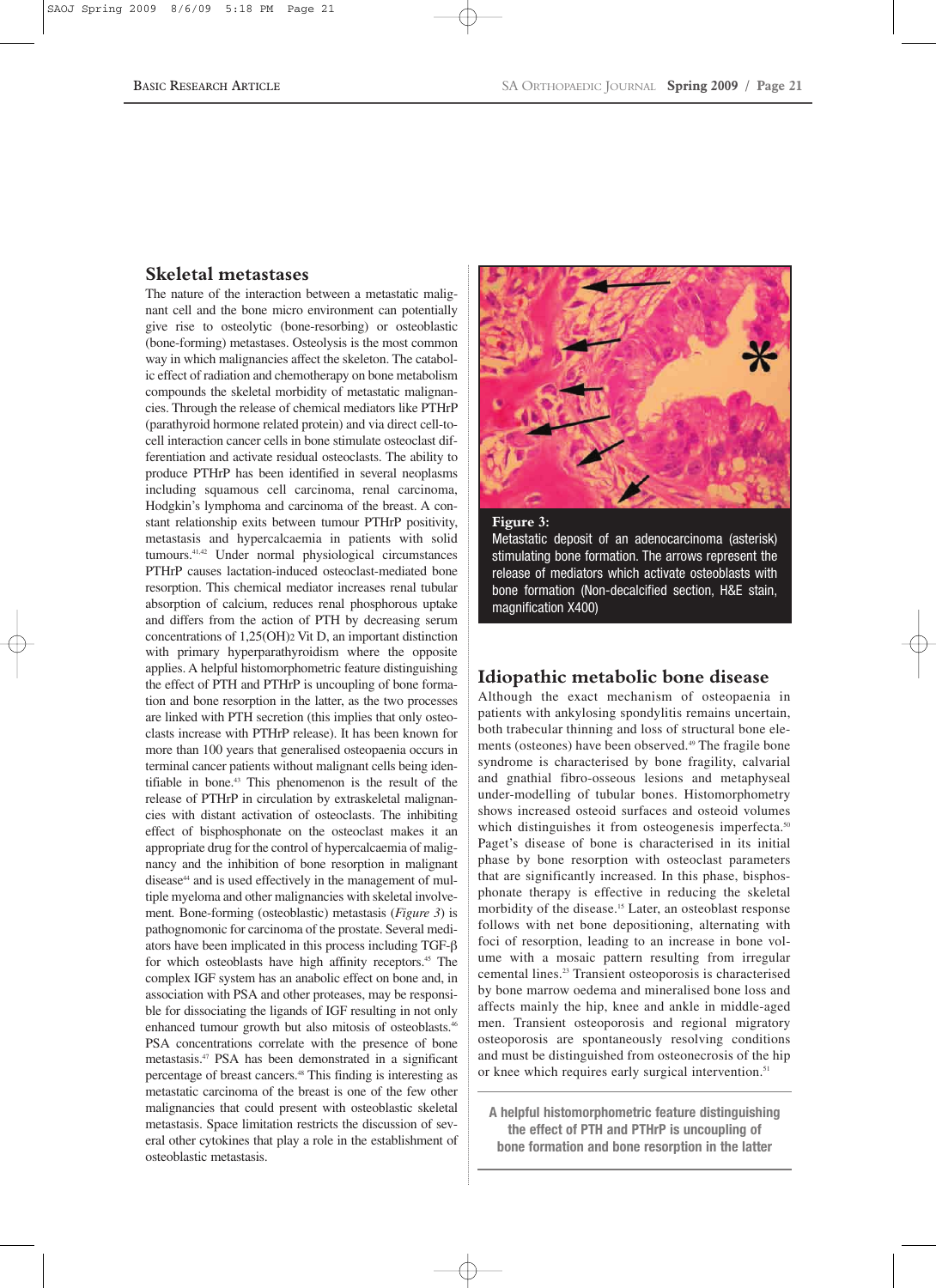## **Conclusion**

Although the series of articles attempted to present factors impacting on bone metabolism in isolation, a combination of factors causes the bone deficiency state of most cases. A post-menopausal patient with osteolytic metastases on chemotherapy may receive corticosteroids and experience reduced mobility with a lack of skeletal loading and an inadequate intake of bone metabolites with devastating skeletal consequences. The diagnosis of a skeletal deficiency with such a diverse origin requires a team approach with a thorough clinical history, appropriate radiographs, relevant biochemistry and a labelled biopsy for histomorphometry.

*The content of this article is the sole work of the author. No benefits of any form have been derived from any commercial party related directly or indirectly to the subject of this article.*

#### **References**

- 1. Raubenheimer EJ, van Heerden WFP, Potgieter D, *et al.* Static and dynamic bone changes in hospitalized patients suffering rickets – a histomorphometric study. *Histopathology* 1997;**31:**12-17.
- 2. Parfitt AM, Schipani E, Rao DS, *et al.* Hypocalcaemia due to constitutive activity of the parathyroid hormone (PTH)/PTH-related receptor: comparison with primary hyperparathyroidism. *J Clin Endocrinol Metab* 1996;**81:**3584-8.
- 3. Li M, Shen Y, Halloran BP, *et al.* Skeletal response to corticosteroid deficiency and access in growing male rats. *Bone* 1996;**19:**81-8.
- 4. Shao YY, Wang L, Ballock RT. Thyroid hormone and the growth plate. *Rev Endocr Metab Disord* 2006;**7(4):**265- 71.
- 5. Galliford TM, Murphy E, Williams AJ, Bassett JH, Williams GR. Effects of thyroid status on bone metabolism: a primary role for thyroid stimulating hormone or thyroid hormone? *Minerva Endocrinol* 2005;**30(4):**237 – 46.
- 6. Ohlsson C, Bengtsson BA, Isaksson OGP, *et al.* Growth hormone and bone. *Endocrin Rev* 1998;**19:**55-79.
- 7. Johansson AG, Eriksen EF, Lindh E, Reduced serum levels of the growth hormone dependant insulin-like growth factor binding protein and a negative bone balance at the level of individual remodeling units in idiopathic osteoporosis in men. *J Clin Endocrinol Metab* 1997;**82:**2795-8.
- 8. Kimberg DV, Baerg RD, Gershon E, *et al*. Effect of cortisone treatment on the active transport of calcium by the small intestine. *J Clin Invest* 1971;**50:**1309-21.
- 9. Dovio A, Perazzolo L, Osella G, Ventura M, Termine A, Milano E, Bertolotto A. Immediate fall of bone formation and transient increase of bone resorption in the course of high-dose, short term glucocorticoid therapy in young patients with multiple sclerosis. *J Clin Endocrinol Metab* 2004;**89(10):**4923-8.
- 10. Bianchi ML. How to manage osteoporosis in children. *Best Pract Res Clin Rheumatol* 2005;**19(6):**991-1005.
- 11. Jackson JA, Kleerekoper M. Osteoporosis in men: Pathophysiology and prevention. *Medicine (Baltimore)* 1990;**69:**137-52.
- 12. Robson H. Bone growth mechanisms and the effects of cytotoxic drugs. *Arch Dis Child* 1999;**81:**360-4.
- 13. Greenspan SL, Bhattacharya RK, Sereika SM, Brufsky A, Vogel VG. Prevention of bone loss in survivors of breast cancer: A randomized, double-blind, placebo-controlled clinical trial. *J Clin Endocrinol Metab* 2007;**92(1):**131-6.
- 14. Fleisch H. Bisphosphonates. Mechanisms of action. *Endocrine Rev* 1998;**19:**80-100.
- 15. Drake MT, Clark BL, Khosla S. Bisphosphonates: mechanism of action and role in clinical practice. *Mayo Clin Proc* 2008**; 83(9):** 1032 – 45.
- 16. Russell RG. Bisphosphonates: mode of action and pharmacology. *Pediatrics* 2007; **119 (suppl 2):** S150 – 62.
- 17. Israeli RS, Ryan CW, Jung LL. Managing bone loss in men with locally advanced prostate cancer receiving androgen deprivation therapy*. J Urol* 2008;**179(2):**414- 23.
- 18. Reid IR, Lucas J, Wattie D, Horne A, Bolland M, Gamble GD, Davidson JS, Grey AB. Effects of a beta-blocker on bone turnover in normal and postmenopausal women: a randomized controlled trial. *J Clin Endocrinol Metab* 2005;**90(9):**5212-6.
- 19. Nappi C, Di Spiezo Sardo A, Greco E, Tommaselli GA, Giordano E, Guida M. Effects of an oral contraceptive containing drospirenone on bone turnover and bone mineral density. *Obstet Gynecol* 2005;**105(1):**53-60.
- 20. Jackson JA, Kleerekoper M. Osteoporosis in men: Pathophysiology and prevention. *Medicine (Baltimore)* 1990;**69:**137-52.
- 21. Compston JE, Vedi S, Stephen AB, *et al.* Reduced bone formation after exposure to organophosphates. *Lancet* 1999;**24:**297-304.
- 22. Compston JE, Vedi S, Stephen AB. Reduced bone formation in UK Gulf war veterans: a bone histomorphometric study. *J Clin Pathol* 2002;**55:**897-99.
- 23. Jowsey J. *Metabolic Diseases of Bone.* Philadelphia: W B Saunders Company;1977:172-191.
- 24. Aström E, Jorulf H, Söderhäll S. Intravenous pamidronate treatment of infants with severe osteogenesis imperfecta. *Arch Dis Child* 2007;**92(4):**322-8.
- 25. Shapiro F, Gleimcher MJ, Holtrop ME, *et al.* Human osteopetrosis. A histological, ultrastructural and biochemical study. *J Bone Joint Surg* 1980;**62-A:**384-99.
- 26. Helfrich MH, Aronson DC, Everts V, *et al.* Morphological features of bone in human osteopetrosis**.** *Bone* 1991;**12:**411-9.
- 27. Bollerslev J, Steiniche T, Melsen F, *et al.* Structural and histomorphometric studies of iliac crest trabecular and cortical bone in autosomal dominant Osteopetrosis: A study of 2 radiological types. *Bone* 1989;**10:**19-24.
- 28. Shead EF, Haworth CS, Gunn E, Bilton D, Scott MA, Compston JE. Osteoclastogenesis during infective exacerbations in patients with cystic fibrosis. *Am J Respir Crit Care Med* 2006;**174(1):**306-11.